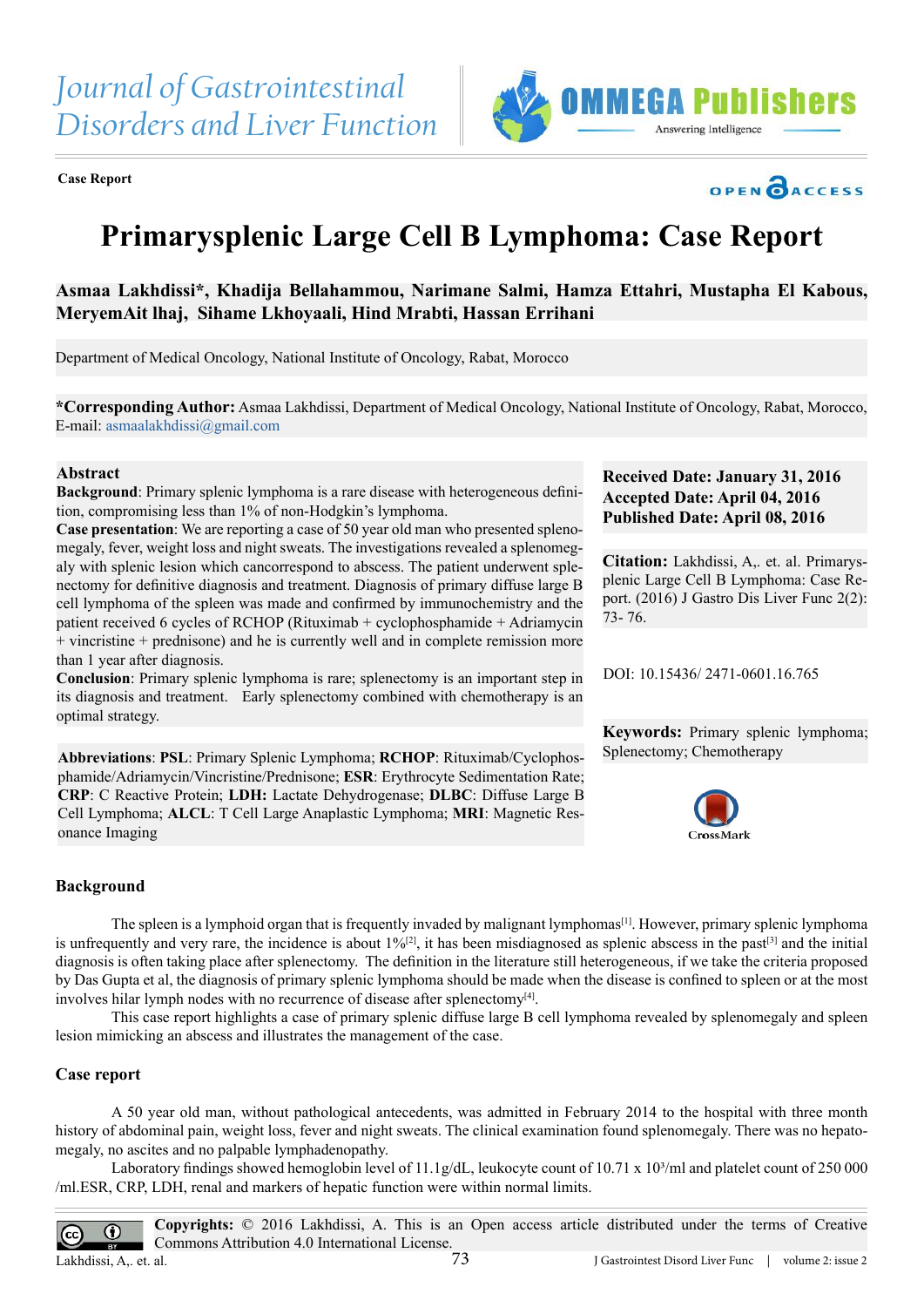

# Large Cell B Lymphoma

A computed tomography of abdomen and chest showed a splenomegaly with one lesion which can correspond to abscess without evidence of other lesions or thoracic or abdominal adenopathy (Figure 1).



**Figure 1:** Computed tomography showing massive splenomegaly with splenic lesion may correspond to abscess.

Afine needle biopsy was not performed because our patient suffers from worsening abdominal discomfort and pain due tosplenomegaly. An emergencyopen splenectomy was planned and there was not a postoperativecomplication.

A diagnosis of primary splenic lymphoma was made after splenectomy. The resected spleen weighed 731 gram and it measures 14 x 9 cm with one lymph node in splenic hilum. The examination of the spleen findsthat the tumor was completely confined to splenic capsule without extra splenic extensionand there was no purulent or other type liquid content lesion.

Microscopy revealed malignant tumor formation characterized by a diffuse proliferation of monotonous population of large neoplastic lymphoid cells (large B cell lymphoma) (figure 2).



**Figure 2**: Diffuse large B cell type

The tumor cells were immunopositive for CD20, CD79a that confirmed the diagnosis of large B cell lymphoma (figure 3 and 5) and negative for CD10, Cyclin D1 Bcl2 and KI67 > 70%(figure 4)



**Figure 3**: CD20+ positive lymphoid cells



**Figure 4:** proliferation Ki67



**Figure 5:** CD79a positive lymphoid cells

The bone marrow biopsy was normal. According to The Ann Arborstaging, the patient was staged IsBa.

Six courses of chemotherapywith CHOP (Adriamycin + Cyclophosphamide + Vincristine + prednisone) plus rituximab was given, the cycle was repeated after 21 days and Completed remission has continued more than 1 year post-operative without complication related to disease and splenectomy.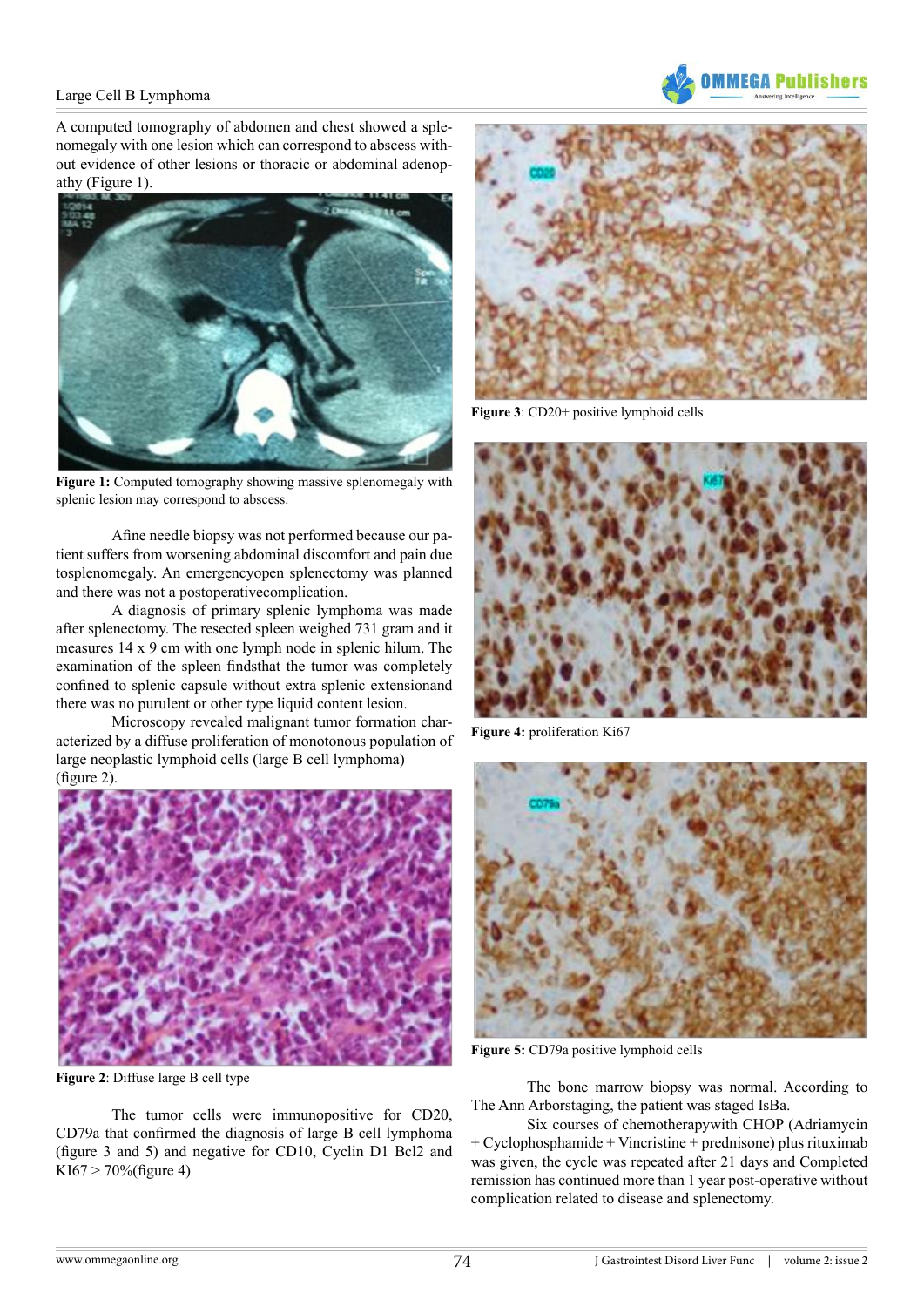

## **Discussion**

The spleen is the organ that is responsible for purifying the blood as well as storing blood cells and serves a valuable role in immune function.

More than half of patients affected by Hodgkin disease and about third with non-Hodgkin lymphoma have splenic involvement<sup>[5]</sup>.

Primary lymphoma of the spleen (PSL) is very rare, the incidence is less than 1% and the definition in the literature is ambiguous and vaster way. Das Gupta et al first defined this condition as confined to the spleen or hilar lymph nodes with no recurrence of disease for at least 6 months after splenectomy<sup>[\[4\]](#page-2-3)</sup> .On the Other hand, Skarin et al defined PSL as lymphoma with splenic involvement in which splenomegaly is the dominant fea-ture<sup>[\[6\]](#page-3-0)</sup>. For Dachmannet al, PSL is defined by hypodense splenic lesions on contrast enhanced CT scans or hypoechoic lesions on ultrasound on imaging studies<sup>[7]</sup>. Whereas, for Ahmann and Kiely, stageI refers to disease confined to the spleen,stageII implies involvement of the spleen and hilar lymph nodes and stageIII refers to extra-splenic nodal or hepatic involvement<sup>[\[2\]](#page-2-1)</sup>.

Consequently, literature review doesn't allow determining the actual frequency of primary splenic lymphoma. This is mainly due to the lack of a standard definition when performing diagnosis.

The most common clinical presentation of PSL is left upper quadrant pain, waist pain, weight loss and fever. However, these symptoms are no-specific.Cytopenia can also be a presenting feature.

The most common appearance of PSL on diagnosis imaging studies is hypodense lesions on contrast-enhanced CT scans and hypoechoic lesions on sonography<sup>[8]</sup>. MRI is also a useful tool for identifying and characterizing focal splenic lymphom[a\[9\]](#page-3-3).

Interestingly, patients with PSL mentioned in literature showed splenomegaly without exception and splenectomy was the method of diagnosis and treatment<sup>[10,11]</sup>.

On the other hand, splenic needle biopsy may provide an adequate diagnosis for PSL without severe complications<sup>[\[12\]](#page-3-5)</sup> and can help to make differential diagnosis of a solitary splenic mass such as hemangioma, hamartoma and abscess, as well as metastatic disease<sup>[13]</sup>.

Majority of splenic lymphoma are of B-cell origin, with the most common histologic diagnosis being a low-grade or intermediate-grade lymphoma[\[5\]](#page-2-4). Other subtypes are diffuse large B cell lymphoma (DLBC) and T cell large anaplastic lymphoma (ALCL). Our patients was a case of diffuse large B cell lymphoma

Treatment of PSL still debate due to the lack of clinical trials. Possible treatment modalities include splenectomy, systemic chemotherapyand local radiotherapy. Radiotherapy is an option for patients diagnosed with PSL if splenectomy isn't feasible.

Morel et aldiscussed the role of early splenectomy in malignant lymphomas with prominent splenic involvement (primary lymphomas of the spleen).The outcomes were analyzed retrospectively of 59 cases of non-Hodgkin lymphoma. Forty of the 59 patients underwent splenectomy. Twenty-nine splenectomized and 16 patients whose spleens were not removed received chemotherapy or radiation therapy. The median actuarial surviv-

al was 108 months in splenectomized patients and 24 months in those not treated surgically ( $P = 0.0001$ ). Thus; splenectomy appears to play a role in the treatment of primary spleen lympho $ma^{[14]}$ 

A study of 104 patients with primary low grade non-Hodgkin lymphoma of the spleen concluded that early splenectomy along with the combination of chemotherapy was the optimal treatment due to higher rates of remission, a more prolonged duration of remission and better overall survival rates when compared with splenectomy or splenectomy with a single agent chemotherapy<sup>[15]</sup>.

Most cases of aggressive subtype (DLBC, ALCL) show disease expansion and progression, requiring appropriate chemotherapy.

The CHOP regimen appears to be the most widely ac-cepted chemotherapy regimen for PSL<sup>[\[16\]](#page-3-9)</sup>, despite the lack of clinical trials of the subject.

Our patient was treated after splenectomy with 6 cycles of Rituximab (anti CD20) +CHOP with favorable evolution and still complete remission after more than one year of diagnosis.

# **Conclusion**

For the case of patients showing fever or any other symptoms that are related to radiographic signs of single or multiple focal lesions in the spleen, diffuse large cell lymphoma is to be considered when performing differential diagnosis.Splenectomy is the most popular choice because it provides both correct diagnosis and effective treatment Splenectomy combined to chemotherapy is the optimal strategy for the aggressive subtypes.

**Consent**: An informed consent was obtained from the patient to write this case report.

**Competing Interests**: The authors declare that they have no competing interests.

**Authors' contribution:** All authors contributed to the literature research and drafting of the manuscript.

All authors read and approved the final manuscript.

**Acknowledgment**: We thank our colleagues from national institute of oncology Rabat Morocco who provided insight that greatly assisted the research.

# **References**

<span id="page-2-0"></span>1. [Thomas, J.L., Bernardino, M.E., Vermess, M, et al. EOE 13](http://www.ncbi.nlm.nih.gov/pubmed/6292995) [in the detection of hepato-splenic lymphoma. \(1983\) Radiology](http://www.ncbi.nlm.nih.gov/pubmed/6292995) [145\(3\): 629-634.](http://www.ncbi.nlm.nih.gov/pubmed/6292995)

<span id="page-2-1"></span>2. [Ahmann, D.L., Kiely, J.M., Harrison, E.G., et al. \(1966\) Ma](http://www.ncbi.nlm.nih.gov/pubmed/5327041)[lignant lymphoma of the spleen. A review of 49 cases in which](http://www.ncbi.nlm.nih.gov/pubmed/5327041) [the diagnosis was made at splenectomy. Cancer 19\(4\): 461–469.](http://www.ncbi.nlm.nih.gov/pubmed/5327041) 3. [Huggett, M.T., Howieson, A., Wakefield, C., et al. An appar](http://www.ncbi.nlm.nih.gov/pubmed/16199818)[ent splenic abscess. \(2005\) J R Soc Med 98\(10\): 474- 475.](http://www.ncbi.nlm.nih.gov/pubmed/16199818)

<span id="page-2-3"></span><span id="page-2-2"></span>4. [Das Gupta, T., Goombes, B., Brosfeld, R.D. Primary malig](http://www.ncbi.nlm.nih.gov/pubmed/14269844)[nant neoplasms of the spleen. \(1969\) Surg Gynecol Obstet 120:](http://www.ncbi.nlm.nih.gov/pubmed/14269844) [947-960.](http://www.ncbi.nlm.nih.gov/pubmed/14269844)

<span id="page-2-4"></span>5. [Gobbi, P.G., Grignani, G.E., Pozzetti, U., et al. Primary splenic lym](http://www.ncbi.nlm.nih.gov/pubmed/7926983)[phoma:Does it exist? \(1994\) Haematologica 79\(3\): 286-293.](http://www.ncbi.nlm.nih.gov/pubmed/7926983)